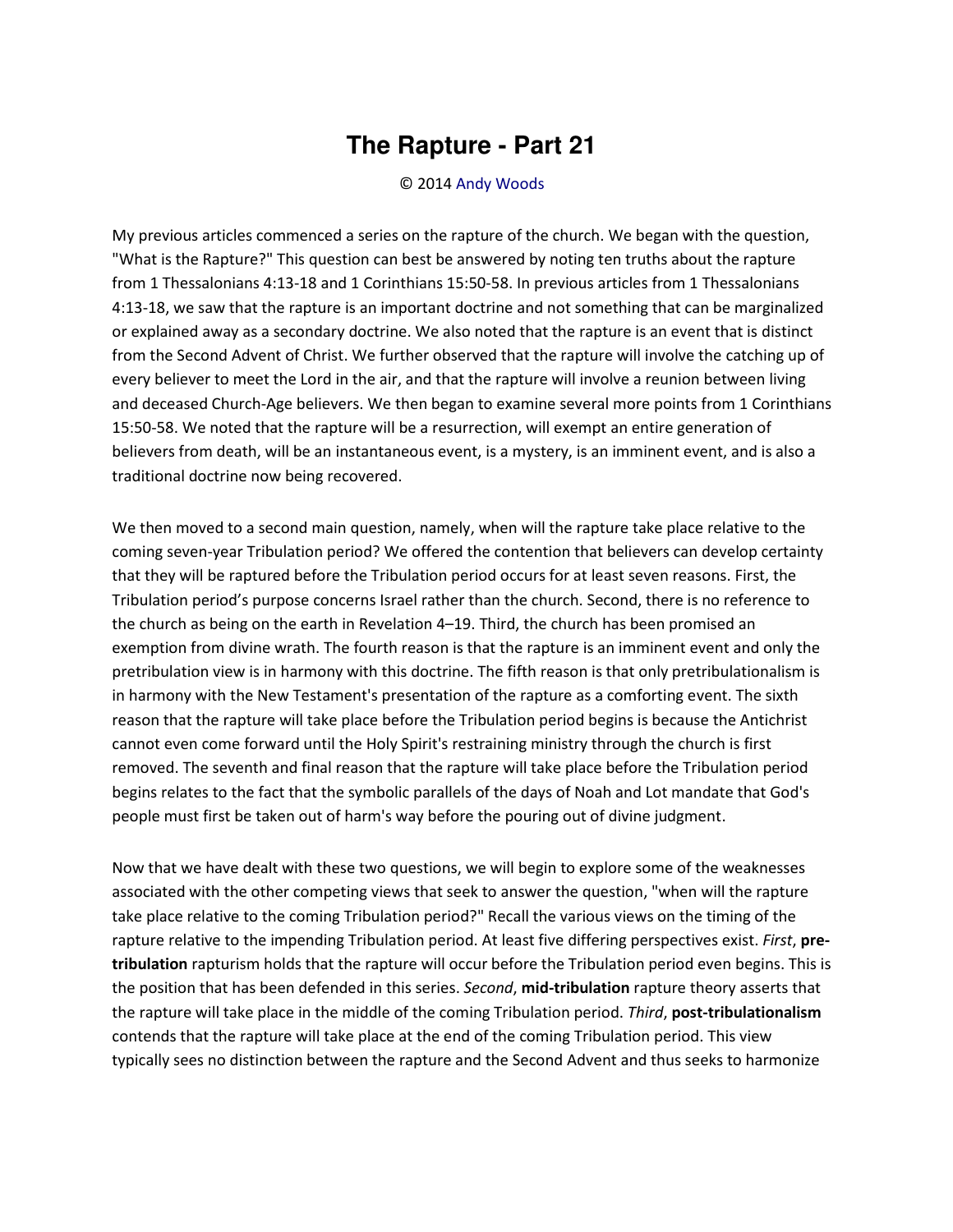all references to Christ's return as taking place at the end of the future Tribulation period. *Fourth*, **prewrath** rapturism maintains that, because the wrath of God does not begin until the final twenty-five percent of the Tribulation period, the church will be present for the first three quarters of the Tribulation period only to be raptured to heaven just before the wrath of God is poured out during the Tribulation's final quarter. *Fifth*, **partial rapturism** maintains that only those believers who are truly living for Christ at the time of the rapture will actually participate in the rapture by being removed from the earth at that time, thereby leaving behind the carnal or backslidden believers to experience the events of the Tribulation period.

At the onset, it is important to understand that all of the non-pre-tribulation positions have a difficult time handling the seven arguments favoring **pre-tribulationalism** previously discussed in this series. In other words, **mid** and **post-tribulationalism** as well as **pre-wrath** rapturism fail to explain how the church could be a placed in a future time period where God is primarily dealing with Israel rather than the church, where the church is never mentioned or even alluded to, and when God's wrath is directly being poured out. They also do not acknowledge the New Testament teaching on imminence or that the rapture is the very next event to occur on the prophetic horizon rather than some other eschatological occurrence. Nor do they consider that the doctrine of the rapture is a comfort. They also fail to explain how the church could still be present after the Holy Spirit's restraining ministry is removed. They also do not harmonize well with the symbolic parallels concerning the days of Noah and Lot. Beyond these initial problems, the competing positions also contain several other weaknesses and inadequacies. Let's begin our discussion with **mid-tribulationalism**.

## **Mid-Tribulation Rapture**

*Mid-tribulation* rapture theory asserts that the rapture will take place in the middle of the coming Tribulation period. Those adhering to the mid-tribulation rapture typically rely on at least one of the following *three* arguments to support their position. In the last article, we began the process of enumerating and briefly responding to each of the three arguments used to justify the mid-tribulation rapture position. We responded to the mid-tribulation argument that *although the church is exempted from God's wrath, the church will be on the earth during the first half of the tribulation period because God's wrath will not actually begin until the second half of the tribulation period.* In the prior article, we observed that contrary to the belief of **mid-tribulationalism**, the wrath of God is a phenomenon that appears at the earliest part of the Tribulation period. In this article, we will scrutinize the second and third arguments used by the mid-tribulationalist.

2. *In the Book of Revelation, the rapture is described in Revelation 11:12 and will take place half-way through the tribulation period.* Revelation 11:12 says, "And they heard a loud voice from heaven saying to them, 'Come up here.' Then they went up into heaven in the cloud, and their enemies watched them." The mid-tribulation rapturist believes that this verse is describing the rapture of the church. Because the event described in Revelation 11:12 will take place toward the middle of the Tribulation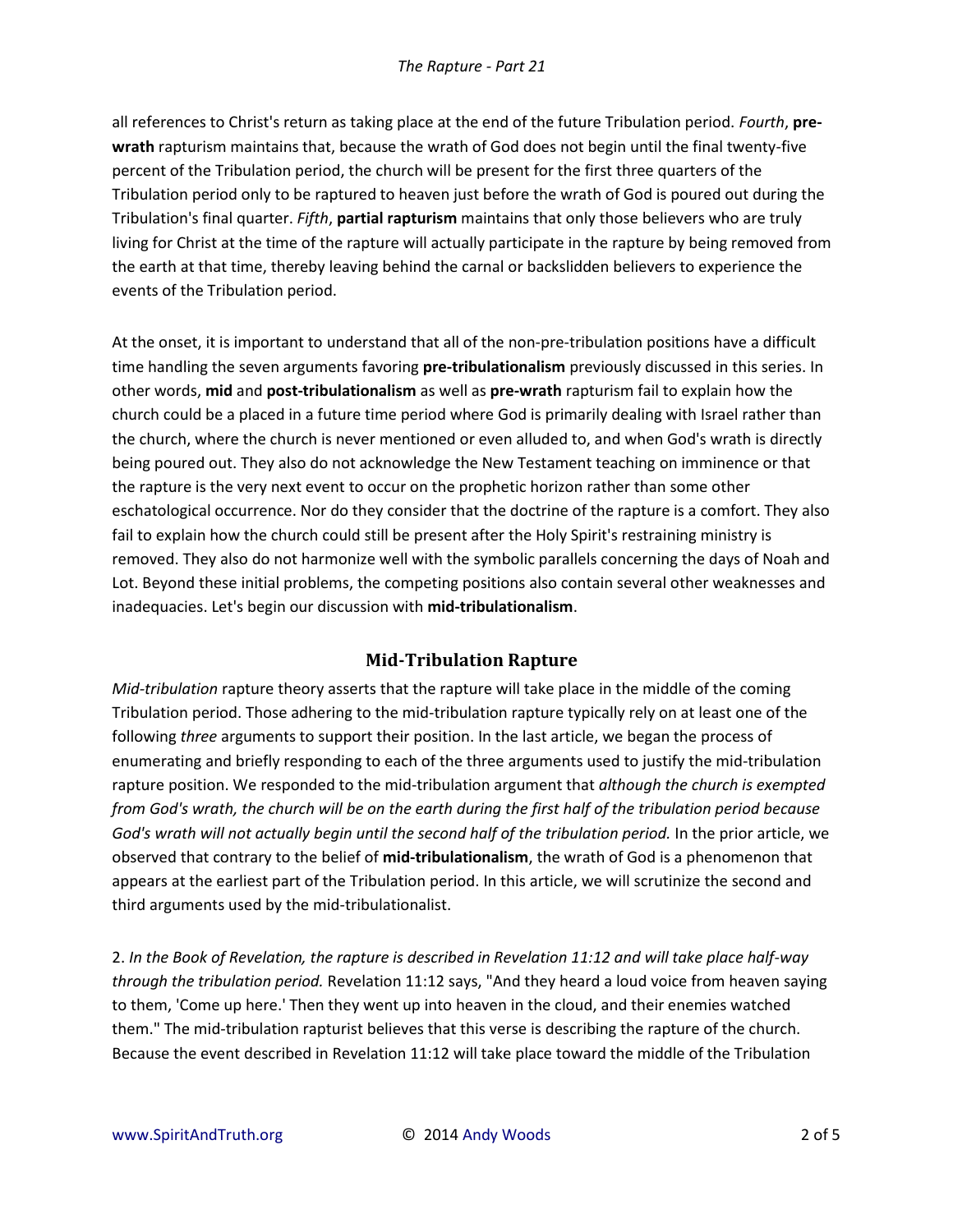period, the mid-tribulation rapturist believes that the rapture will take place halfway through the tribulation period.

However, Revelation 11:12 is not a reference to the rapture of the church. In fact, this text has nothing to do with the removal of the church from the earth. When studied in context of the entire 11th chapter of Revelation, it is merely speaking of the two Jewish witnesses being removed from the earth near the middle of the Tribulation period after the completion of their ministry.

The reference to the "two witnesses" being killed and resurrected and taken to heaven (Rev. 11) does not fit midtribulationism because: (1) these are Jewish witnesses symbolized as "two olive trees" (v. 4; cf Zech. 4) able to perform miracles like two great Jewish prophets, Moses and Elijah (vv. 5-6); (2) their work centers around the Jewish "temple" in Jerusalem (vv. 1-2, 8); and most of all, (3) they are taken into heaven near the end of the Tribulation (v.3; cf. 12:6). $1$ 

Thus, only through a rejection of the time-tested and consistently applied literal method of interpretation and, instead, by wildly allegorizing the contents of Revelation 11 can it even be argued that the Tribulation activity of the two witnesses represents the church or the body of Christ and her rapture to heaven.

3. *According to 1 Corinthians 15:52, the rapture will take place at the sounding of the last trumpet which, according to Revelation 11:15, will take place roughly half-way through the tribulation period.* 1 Corinthians 15:52 teaches that the rapture will take place at the sounding of the last trumpet. The midtribulation rapture proponent believes that this trumpet is described in Revelation 11:15 and will be sounded halfway through the tribulation period. Because the trumpet of Revelation 11:15 is mentioned alongside events related to the temple, which will be desecrated midway through the Tribulation period, the mid-tribulation rapture position is largely built upon the notion that the rapture will take place at the sounding of the last trumpet (1 Corinthians 15:52) which the mid-tribulation rapturist believes will sound near the midpoint of the tribulation period. However, the last trumpet mentioned in 1 Corinthians 15:52 is not the same trumpet mentioned in Revelation 11:15. The major problem with this view is that the trumpet of 1 Corinthians 15:52 is described much differently from the trumpet of Revelation 11:15. This leads to the obvious conclusion that 1 Corinthians 15:52 and Revelation 11:15 speak of two different trumpets.

For example, the trumpet of 1 Corinthians 15:52 is described only as a single trumpet. The trumpet of Revelation 11:15 is described as the last in a series of trumpets. The trumpet of 1 Corinthians 15:52 involves a resurrection. The trumpet of Revelation 11:15 mentions no similar resurrection. The trumpet of 1 Corinthians 15:52 is a trumpet of blessing. The trumpet of Revelation 11:15 is a trumpet of

 $\overline{a}$ 

<sup>&</sup>lt;sup>1</sup> Norman L. Geisler, *Systematic Theology*, vol. 4 (Minneapolis, MN: Bethany, 2004), 650, n. 109.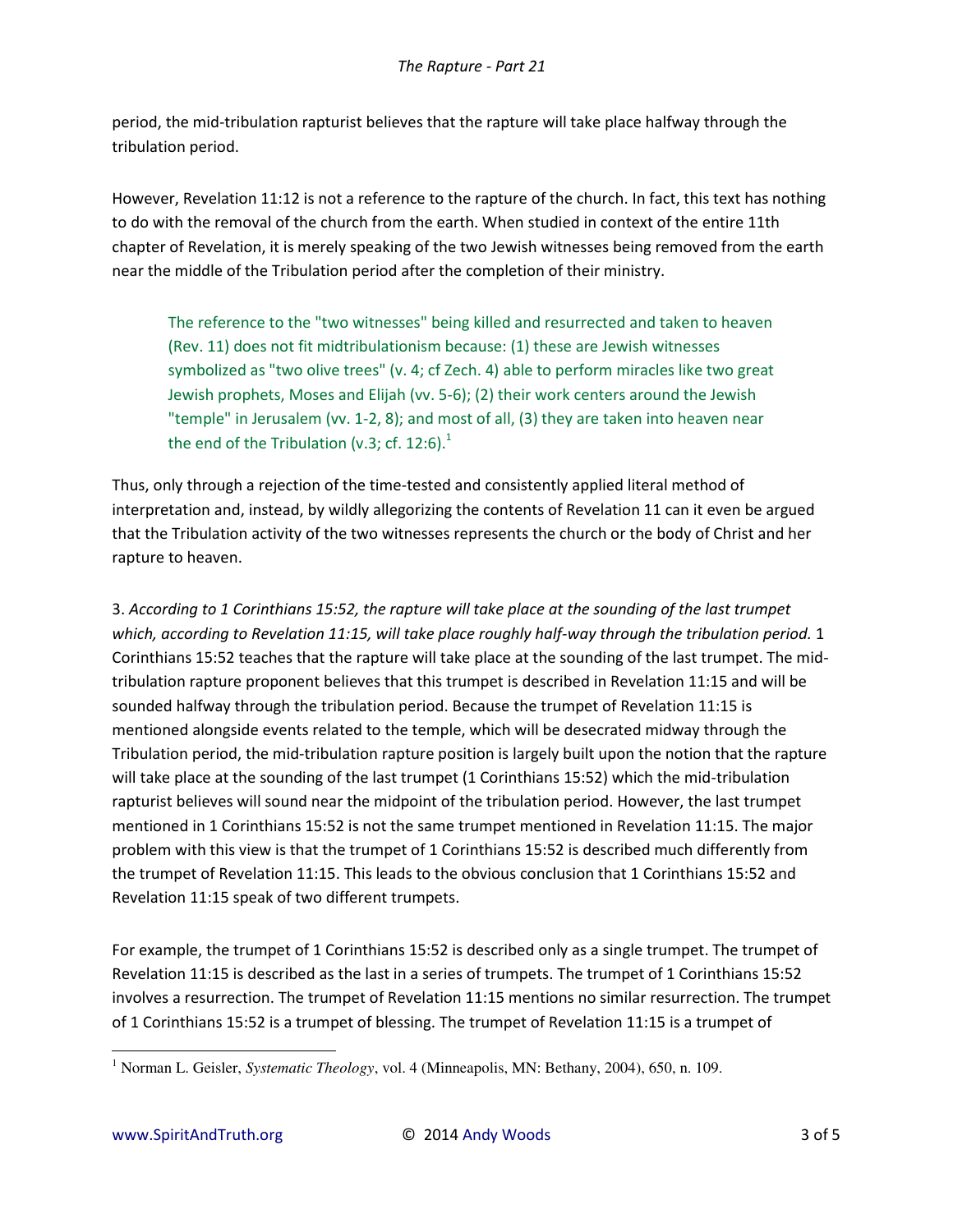judgment. The trumpet of 1 Corinthians 15:52 will take place in the twinkling of an eye. The trumpet of Revelation 11:15 will take place over an extended period of time because it will initiate an entirely new series of judgments (Rev. 10:7). While the trumpet of Revelation 11:15 mentions lightning, thunder, an earthquake, and a hail storm in heaven (verse 19), the trumpet of 1 Corinthian 15:52 mentions no similar events. The trumpet of 1 Corinthians 15:52 is a trump of God while the trumpet of Revelation 11:15 is an angelic trump. Unlike the trumpet of 1 Corinthians 15:52, the trumpet of Revelation 11:15 announces the millennial kingdom.<sup>2</sup>

When Paul mentioned the last trumpet in 1 Corinthians 15:52, he had in mind the rapture occurring with the last trumpet of the Church Age. He was not referring to the last of the trumpet judgments described in Revelation 11:15. Paul's use of the word "last" in 1 Corinthians 15:52 refers to the last in a series rather than the last ever. Such a method of communication would be the equivalent of my wife telling me that she was first going to go the grocery store and last she was going to drop off the laundry. Here, she would be using "last" only relative to first going to the grocery store rather than saying this would be the last time ever she would pick up the laundry. Paul uses the word "last" in the same sense in 1 Corinthians 15:52.

Beyond this, the trumpet of Revelation 11:15 is not even the very last trumpet in God's eschatological program. The very last trumpet to be sounded in the Tribulation period is not found in Revelation 11:15, but rather is found in Matthew 24:30-31 and will be sounded in harmony with Christ's Second Advent at the conclusion of the Tribulation period. In other words, the Midtribulation scheme assumes that the last trumpet will be sounded at the Tribulation's midpoint. Yet, this assumption seems unfounded in light of Matthew 24:30-31.

In sum, having previously answered the question, "what is the rapture?", we noted at least seven reasons that affirm the pretribulational rapture view. We then began interacting with the other positions on the timing of the rapture. Starting with **mid-tribulationism**, we noted at least three deficiencies with this position. **Mid-tribulationism** errs in failing to consider that the wrath of God begins early on in the Tribulation period, that Revelation 11:12 is only describing the rapture of the two Tribulation witnesses rather than the church's rapture, and the last trumpet of 1 Corinthians 15:52 is different from the seventh trumpet of Revelation 11:15.

(To Be Continued...)

 $\overline{\phantom{0}}$ 

<sup>2</sup> J. Dwight Pentecost, *Things to Come: A Study in Biblical Eschatology* (Findlay, OH: Dunham, 1958; reprint, Grand Rapids, Zondervan, 1964), 189-91.